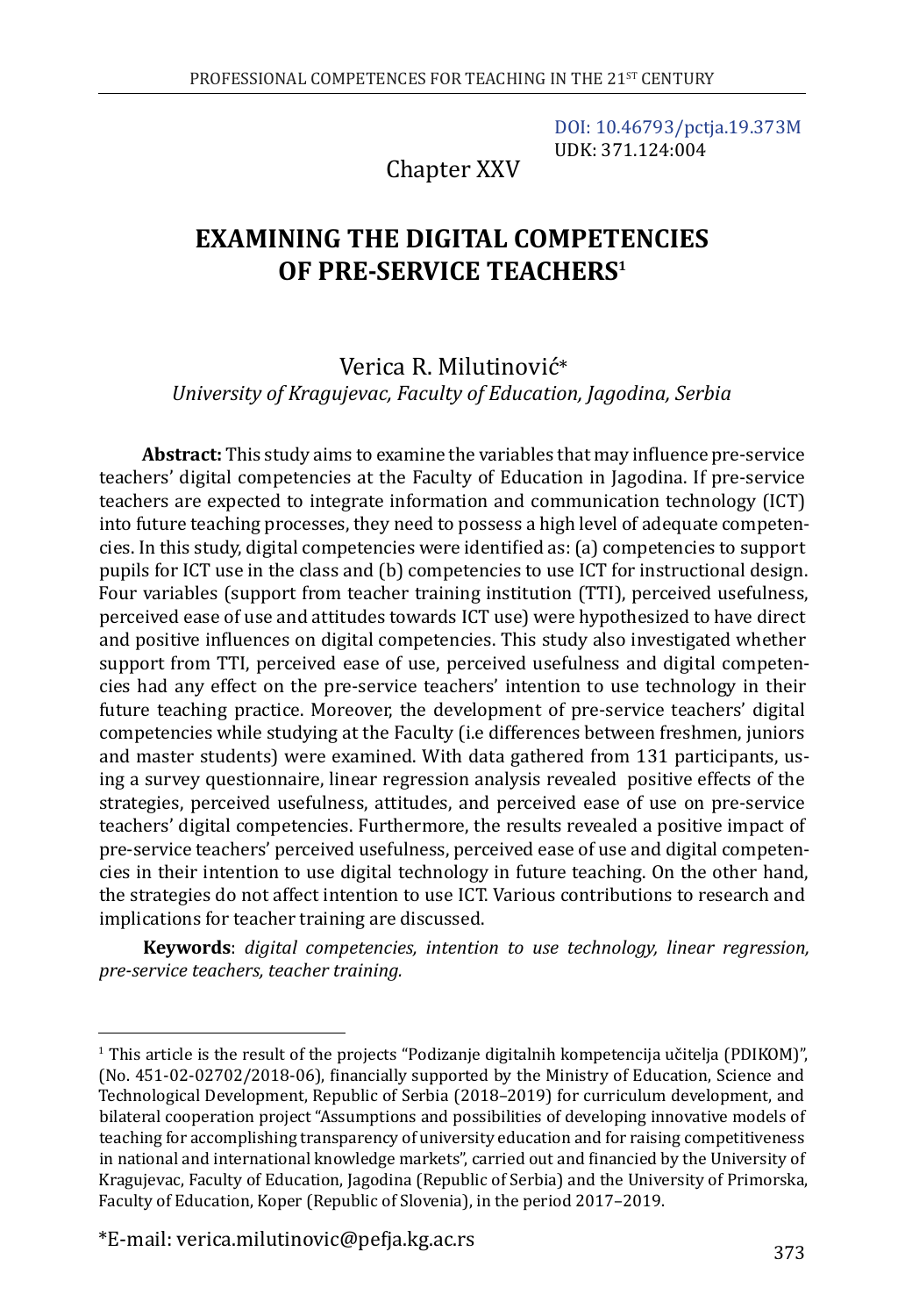### **Introduction**

With the rapid development of technology in recent decades, digital competence is increasingly becoming a competence of key importance for all employees and citizens and has been acknowledged as one of the eight key competencies for lifelong learning by the European Union (Ferrari 2012; 2013). Digital competence can be broadly defined as the confident, critical and creative use of ICT to achieve goals related to work, employability, learning, leisure, inclusion and/or participation in society (Ferrari 2012; Janssen et al. 2013).

From the long term aspect, basic digital competencies are generated in the educational system, and students' level of digital competencies depends on the level of digital competencies of teachers. Therefore, teachers are expected to have an adequate level of digital competencies, especially to be familiar with modern concepts, methods and tools in the fields they teach in (*Digital Competence Framework – Teacher for a Digital Age* 2017). However, research indicates that teachers' scarcely use ICT for teaching and learning, or constrainedly to low-level purposes (Davies, Pittard 2008; Teo, Milutinović, Zhou, Banković 2017; Wastiau et al. 2013).

It has been widely recognized that pre-service teachers should be prepared to adequately integrate ICT into their educational practice. A number of studies have addressed the evolving, critical importance of integrating digital technology into pre-service teacher education programs (Angeli, Valanides 2009; Tondeur, Aesaert, Prestridge, Consuegra 2018). Teacher training institutions (TTI) are thus expected to provide pre-service teachers with the necessary competencies to integrate technology in their classrooms (Tondeur, Aesaert, Pynoo, van Braak, Fraeyman, Erstad 2017).

The Faculty of Education in Jagodina is one of the five TTI in Serbia that educates future primary school teachers. In order to prepare future teachers to achieve educational goals, all TTIs in Serbia are required to offer at least one compulsory course for pre-service teachers to acquire necessary basic skills in ICT and the other course for educational technology. However, after continuous efforts to integrate ICT into pre-service teachers' education in Serbia, there is still a gap it the literature about its effectiveness on pre-service teachers' level of digital competencies or their intention to use ICT in future teaching practice.

This study will focus on determining the level of pre-service teachers' digital competencies at the Faculty of Education in Jagodina and a set of factors that could contribute to their development as well as intentions to use ICT in teaching. A key reason for studying this is to better predict future ICT use in teaching (Venkatesh, Morris, Davis, Davis 2003). Furthermore, the process of gaining digital competencies and intention to use ICT in teaching practice throughout the training years of pre-service teachers are examined.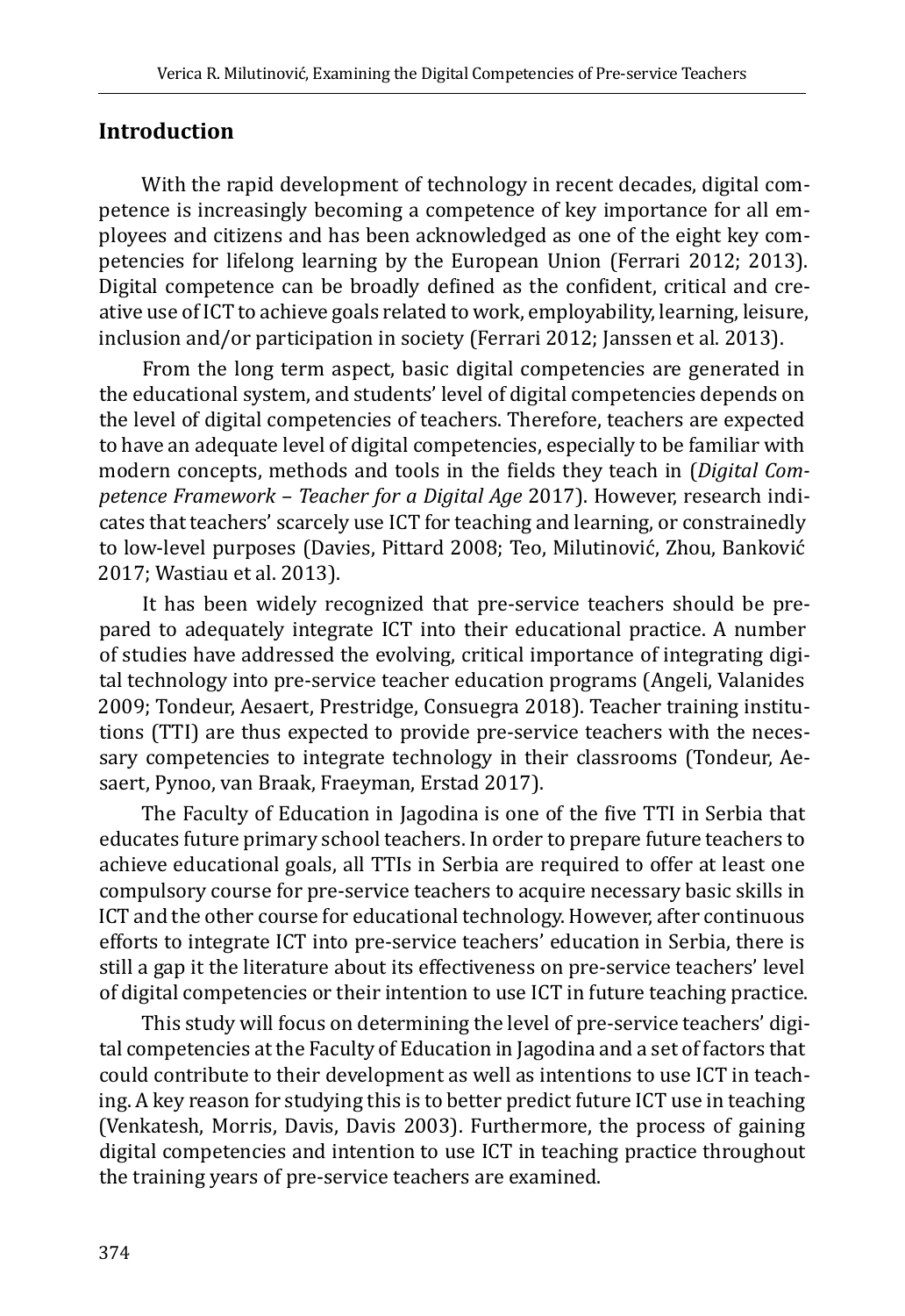By doing so, we intend to gain insight into the level and progress of development of pre-service teachers' digital competencies and intention to use ICT in educational practice in order to give recommendations for their improvement at TTIs in Serbia.

## **Literature Review**

#### *Pre-service teachers' digital competencies*

Different frameworks aim to define various ICT competency skills for (pre-service) teachers in order to enable them to integrate technologies into their teaching and learning process. Some of them are: *UNESCO ICT Competency Framework for Teachers* (2011), *International Society for Technology in Education (ISTE) standards* (2008), *Becta's review of Digital Literacy* (Newman 2008). Serbian Ministry of Education, Science and Technological Development published a *Digital Competence Framework – Teacher for a Digital Age* (2017) in accordance with the *Strategy for the Development of Education in Serbia by 2020*, recognizing the importance and role of new technologies in improving the educational system.

In all these ICT frameworks, different terms are used, such as digital competencies, digital literacy, ICT literacy, ICT competencies, computer literacy, media literacy (Ala-Mutka 2011; Ferrari 2012; Wastiau et al. 2013). These concepts may have different meanings in diverse academic, cultural, historical, social, and educational contexts (Krumsvik 2011). Moreover, it is not recommended to focus on simply specific technological skills, as these may vary according to the hardware and software that is used (Tondeur, van Braak, Valcke 2007). More generic competencies should be fostered, involving different ways of using technology for teaching and learning across technologies and subject domains (Tondeur et al. 2017). For the purpose of this study we accepted concept of digital competencies, developed by Tondeur et al. (2017), as competencies necessary to support pupils for ICT use in class and competencies to use ICT for instructional design. More specifically, they distinguished two types of ICT competencies: (1) the ability to use ICT for facilitating student learning competencies in using ICT (ICTC-PU) and (2) the ability to manage ICT for their own teaching purposes (ICTC-ID).

#### *Factors affecting digital competencies*

The importance of ensuring that students coming out of teacher education programs demonstrate competencies in Technological Pedagogical Content Knowledge (TPCK) has been noted by many researchers (Almerich, Orellana,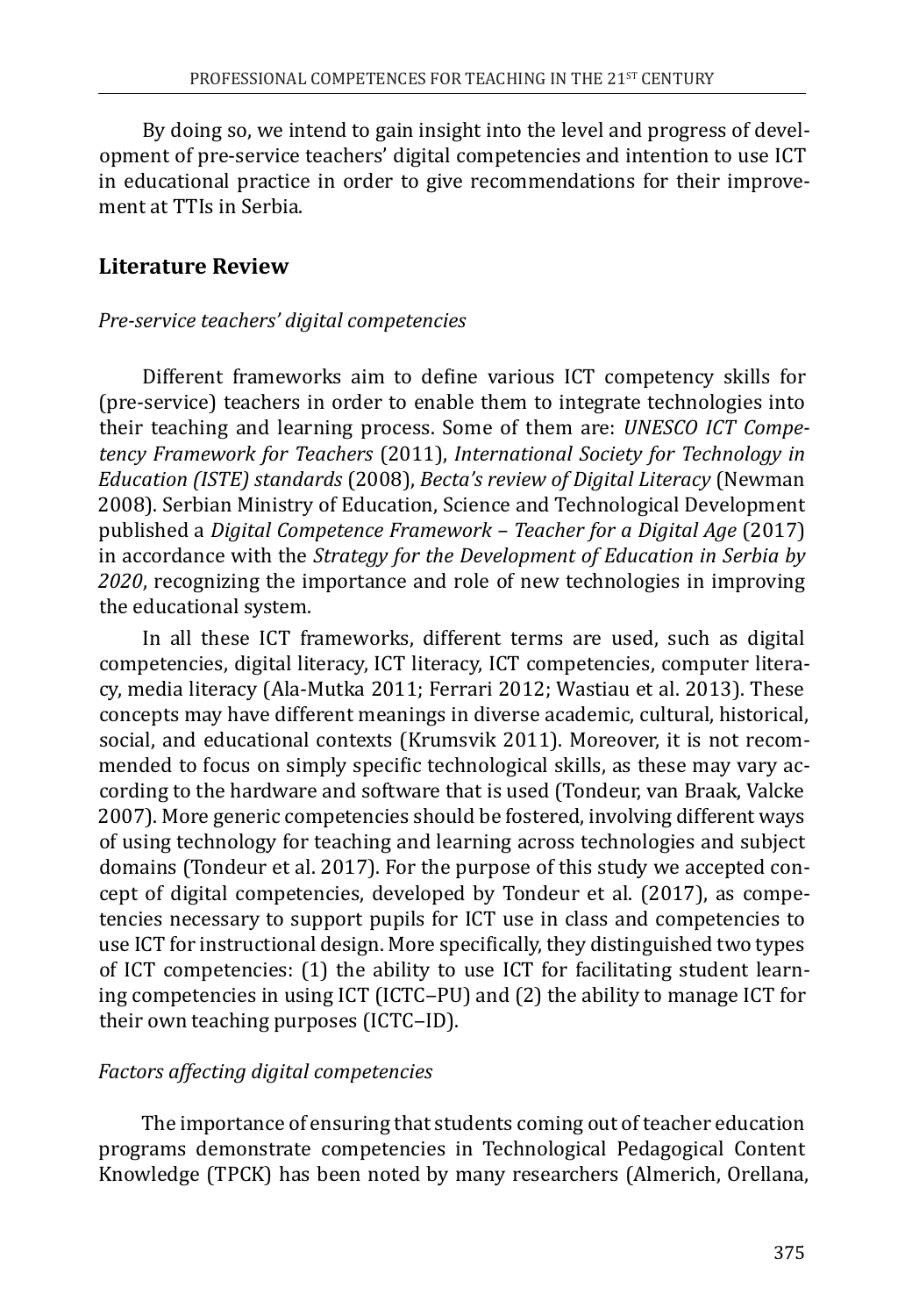Suárez-Rodríguez, Díaz-García 2016; Angeli, Valanides 2009; Teo et al. 2017; Tondeur et al. 2018).

Past studies into ICT competencies have emphasized that teachers' attitudes towards ICT play a key role in their development (Tondeur et al. 2018). Venkatesh et al. (2003) defined attitudes towards using technology as an individuals' overall affective reaction to using a system. Tondeur and associates (Tondeur, Siddiq, Scherer, Van Braak 2016) argued that ICT competencies can be strongly affected by specific attitudes, such as "attitudes toward ICT in education" and "usefulness". According to Davis et al. (1989), perceived usefulness is defined as the degree to which a person believes that using a technology will enhance his or her job performance, and perceived ease of use refers to the degree to which a person believes that the use of a technology will be free of effort.

Additionally, Tondeur et al. (2018) investigated the impact of pre-service teachers' background (age and gender) and ICT characteristics (e.g., attitudes towards ICT, perceived ease of use) in combination with the support they receive from their TTI on their ICT competencies. They found positive association between the strategies and pre-service teachers' ICT competencies, as well as the positive impact of pre-service teachers' attitudes towards ICT and ease of use on their ICT competencies for educational practice. Furthermore, the results revealed that gender and age did not affect pre-service teachers' ICT competencies for educational practice. Other studies (Franklin 2007; Røkenes, Krumsvik 2014; Wozney, Venkatesh, Abrami 2006) argued that ICT related training programs and strategies develop teachers' competencies in computer use.

For this reason, in the current study, factors such as attitudes, perceived usefulness, perceived ease of use and strategies were considered to affect pre-service teachers' digital competencies.

## *Pre-service teachers' intention to use digital technology in teaching practice*

Various models and theories have been proposed to examine the key determinants that influence pre-service teachers' intention to use technology (Milutinović 2016a; 2016b; Teo, Milutinović 2015; Teo et al. 2017), such as the theory of planned behaviour (Ajzen 1991) or unified theory of acceptance and use of technology (Venkatesh et al. 2003). Behavioural intention is indicated by the degree of one's willingness to use technology.

There are numerous factors that could influence pre-service teachers' intention to use ICT in teaching such as, on a personal level, feelings, knowledge and attitudes or, on the school level, support, funding, training and facilities (Kreijns, Vermeulen, Kirschner, Buuren, Acker 2013).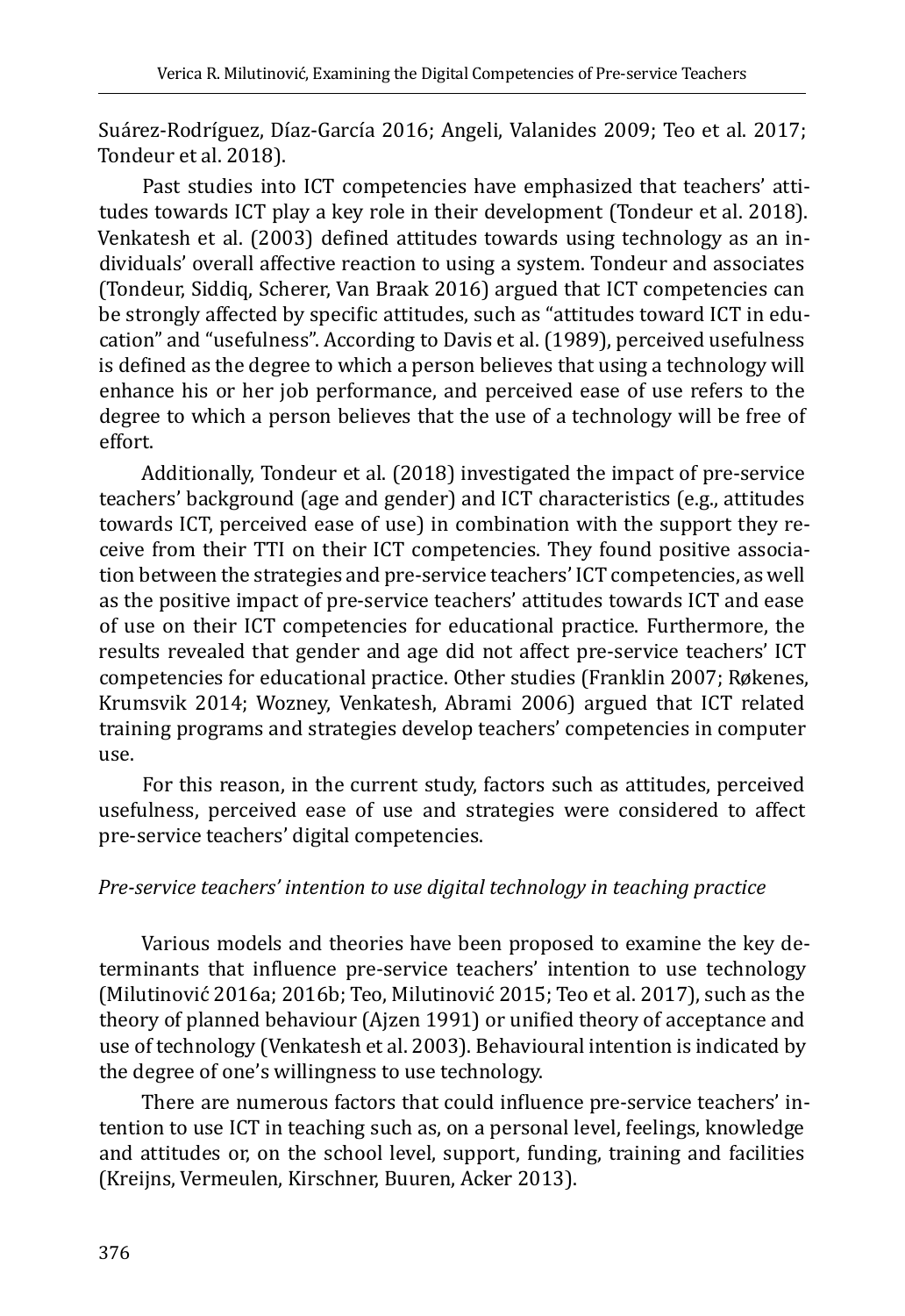Teo et al. (2017) found that the most dominant determinant of behavioural intention to use technology in teaching mathematics in Serbia was pre-service teachers' TPCK competencies, followed by their attitude towards computer use. As discussed in different studies (Bordbar 2010; Buabeng-Andoh 2012; Kreijns, Van Acker, Vermeulen, Van Buuren 2013; Peralta, Costa 2007), teachers' computer competence could be one of the major predictors for integrating technology in instructional activities.

Teachers' professional development is found to be among the key factors to successful integration of ICT into teaching practice (Franklin 2007; Wozney et al. 2006). Sandholtz and Reilly (2004) argued that teachers' technology skills are strong predictors of ICT integration, but they stated that training programs should concentrate on ICT pedagogical training, in order to help teachers accept technologies in teaching and learning.

Research has shown that teachers' attitudes towards technology influence their acceptance and its integration into teaching (Kreijns et al. 2013; Teo, Milutinović 2015; Wong 2015). Milutinović (2016a; 2016b) found that pre-service teachers' intention to use computers in teaching in Serbia is directly and dominantly predicted with their perceived usefulness and perceived ease of use.

Taking reference from the above-mentioned works, this study will explore if factors such as digital competencies, strategies, attitudes, perceived usefulness, and perceived ease of use were considered to affect pre-service teachers' intention to use digital technology in the classroom.

## *The development of pre-service teachers' digital competencies throughout the training years*

Pajares argued that teachers form beliefs about teaching throughout all schooling experience as a student and make decisions regarding 'good' and 'bad' teachers (Pajares, 1992). Early perceptions may raise some difficulties, as once a belief has been held for a long time, it could become extremely difficult to change it (Hoy, Spero 2005). This is the reason why is it important to study pre-service teachers' development of beliefs about ICT integration in education and creation of a firm foundation for their future teaching since they will have an influence on their students.

Woodcock (2011) argued that teachers' judgments in their ability to motivate students and promote learning can play a vital role in determining a student's performance in the classroom. On the other hand, he showed that the training courses for primary school teachers appeared to have no influence on teacher efficacy levels.

It has been claimed that a new generation of students – named Millenials, NetGen, Generation Y, Homo Zappiens, or Digital Natives – is entering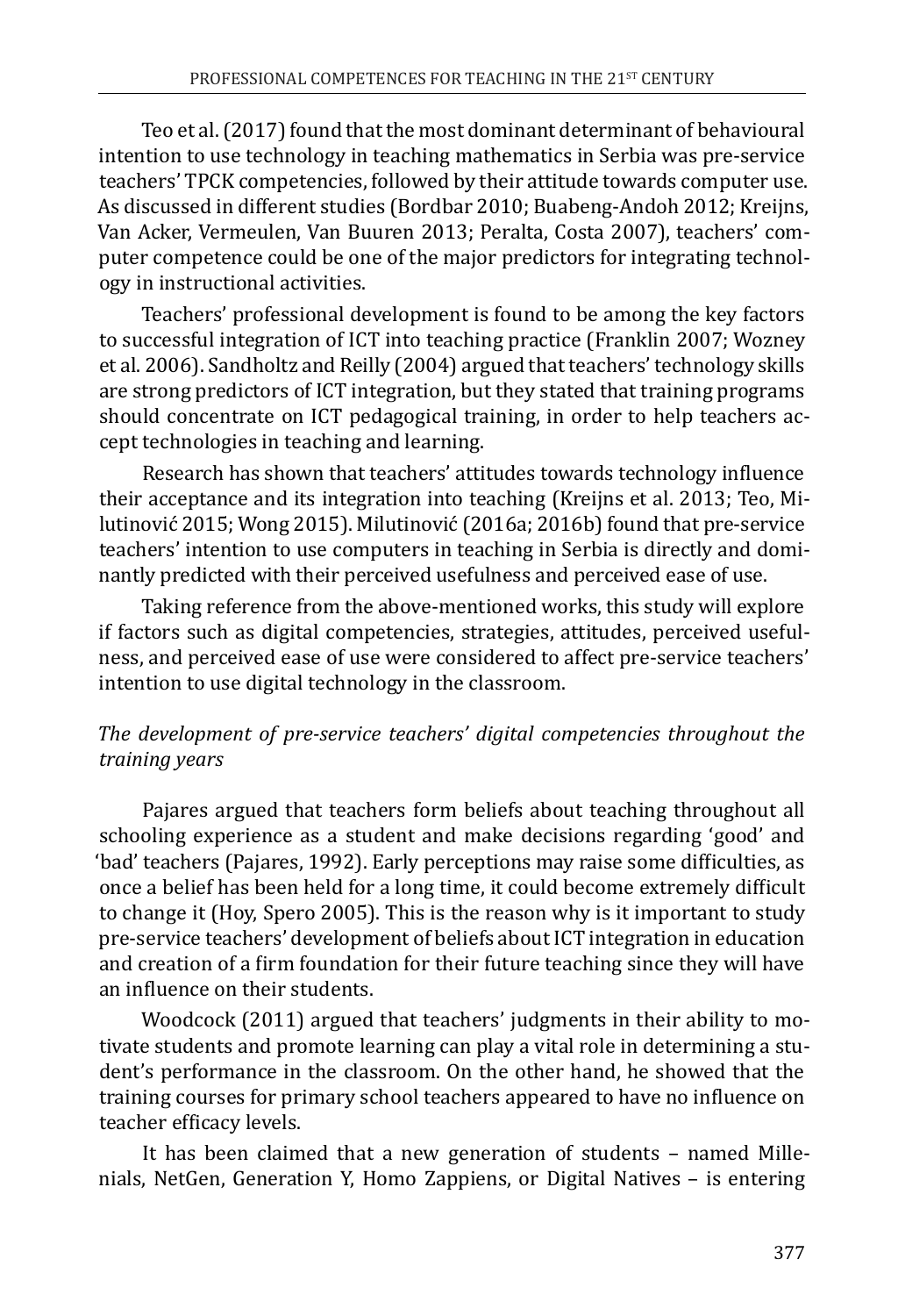institutions of higher education. This generation, who have grown up with ICT, is argued to have sophisticated technology skills and a whole new set of cognitive capacities (Prensky 2001) and most educational systems are not prepared to accommodate the needs of the new generation of learners. It is reasonable to believe that pre-service teachers in Serbia, as a developing country, did not have the opportunity to create early perceptions concerning the use of ICT in education prior to the training to become a teacher.

For this reason, in this study we examined to what extent pre-service teachers' level of digital competencies and intention to use ICT in educational practice is changing during their teacher training years.

## **Research method**

## *Aims of the research*

The main objective of this study was to examine the variables that have significant influence on digital competencies (DIGCOMP) and the intention (BI) to use digital technology in teaching in elementary schools (i.e., behavioral intention) among pre-service teachers in Serbia. Taking into account the results of numerous studies, we have extracted the key predictors: support (SQD) pre-service teachers receive from their TTI, their perceived usefulness (PU), perceived ease of use (PEU) and attitudes towards ICT use (ATU). This study could serve to inform teacher education instructors and administrators on the variables that directly impact on pre-service teachers' intention to use technology in their future jobs. Being guided by the findings of this study, pre-service teachers could be led to strengthen their digital competencies and the intention to use technology in their capacity as future teachers.

Specifically, this study attempts to answer the following research questions:

- 1. To what extent do PU, PEU, ATU and SQD influence pre-service teachers' DIGCOMP?
- 2. To what extent do PU, PEU, ATU, SQD and DIGCOMP influence pre-service teachers' BI?
- 3. Are there significant differences in the level of digital competencies and intentions to use technology between freshmen, juniors and master students

## *Context and sample*

Participants in this study were 131 pre-service teachers from the University of Kragujevac, Faculty of Education in Jagodina, Serbia. Of these, there were 116 female (88.5%) participants, a representative gender distribution of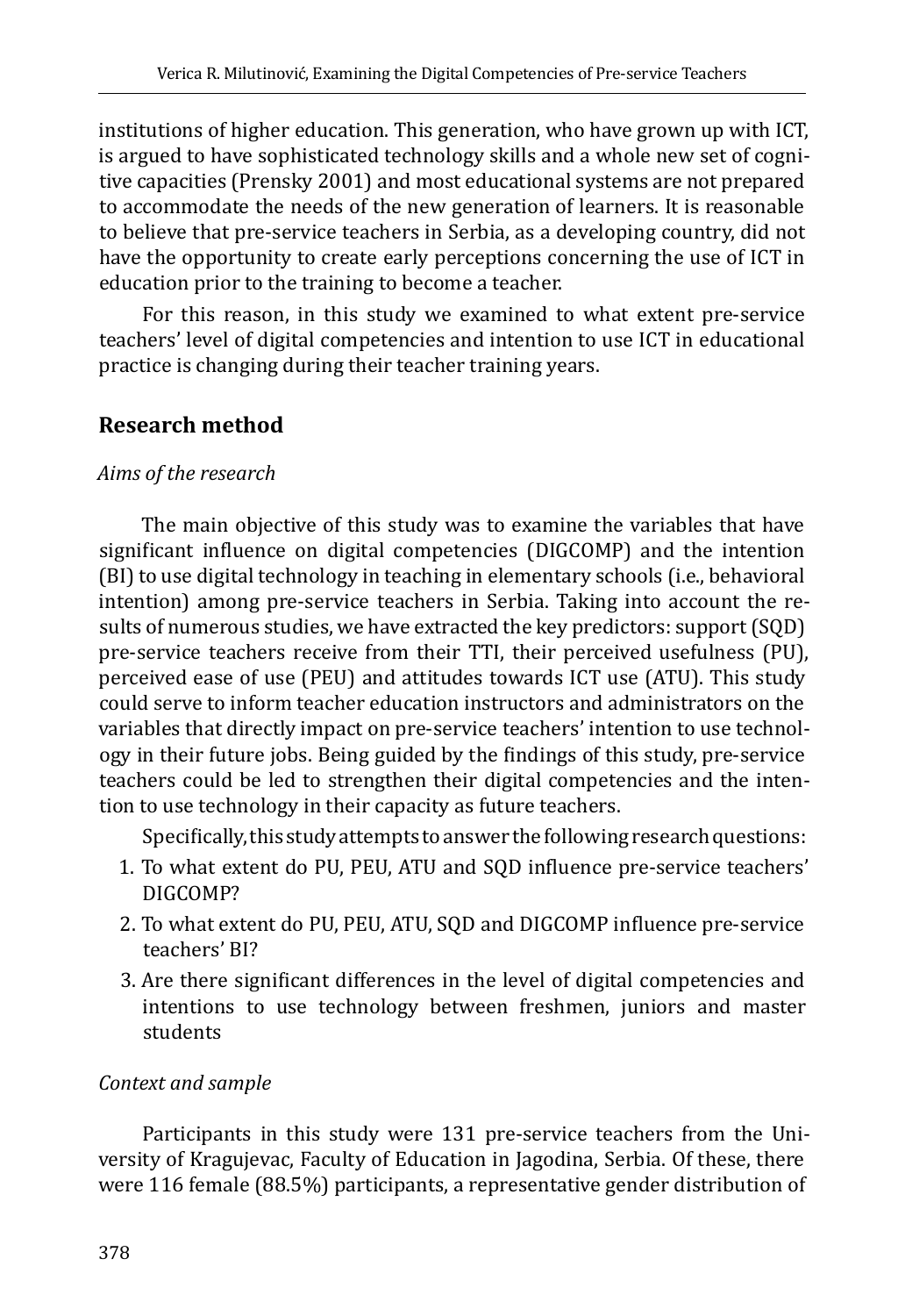the pre-service teachers in Jagodina. The average age was 21.4 years old (SD = 3.56). Among the participants, 52 (39.7%) were at the beginning of their study (freshman), 44 (33.6%) in the third year of their study (juniors), and the others were master students.

On average, each participant took about 10 minutes to complete the questionnaire. No course credits or rewards were given to the participants, and participation was voluntary.

### *Instruments*

A survey questionnaire was employed in this study. In addition to the questions on demographics (age, gender, study year), items were compiled to assess participants' responses in order to measure the variables in the research model. These are perceived usefulness, a four-item scale (Cronbach's  $\alpha$  = 0.90), perceived ease of use, a five-item scale, (Cronbach's  $\alpha$  = 0.88), attitude towards ICT in education, a four-item scale (Cronbach's  $\alpha$  = 0.85), and behavioral intention to use ICT in education, a three-item scale (Cronbach's α = 0.87). Each item was measured on a 5-point Likert scale with  $1 =$  strongly disagree and  $5 =$  strongly agree. Items were adapted from various published sources (see Appendix) and translated into the Serbian language.

The SQD-scale developed by Tondeur and associates (Tondeur et al. 2016) is a uni-dimensional scale including six effective strategies for the content and delivery methods to prepare pre-service teachers for technology use (1) using teacher educators as role models, (2) reflecting on the role of technology in education, (3) learning how to use technology by design, (4) collaboration with peers, (5) scaffolding authentic technology experiences, and (6) providing continuous feedback (24 items, Cronbach's  $\alpha$ =0.96). Respondents were asked to rate each statement on a six-point Likert scale, anchored between (1) strongly disagree and (6) strongly agree.

The DIGCOMP scale is an instrument to measure pre-service teachers' ICT competencies developed by Tondeur and associates (Tondeur et al. 2017). It consists of two factors: ICT Competence Pupil Use (ICTC-PU), the ability to use ICT for facilitating student learning competencies in using ICT, and ICT competence Instructional Design (ICTC-ID), the ability to manage ICT for their own teaching purposes (19 items, Cronbach's  $\alpha$ =0.95). The 11 items on ICTC–PU were designed to measure the extent to which pre-service teachers are competent to educate pupils in the use of ICT for learning processes. The eight items on instructional design (ICTC-ID) measure the degree to which pre-service teachers are competent to use ICT to support and strengthen their instructional practice. Respondents were asked to rate each statement on a five-point Likert scale, anchored between (0) strongly disagrees and (5) strongly agree.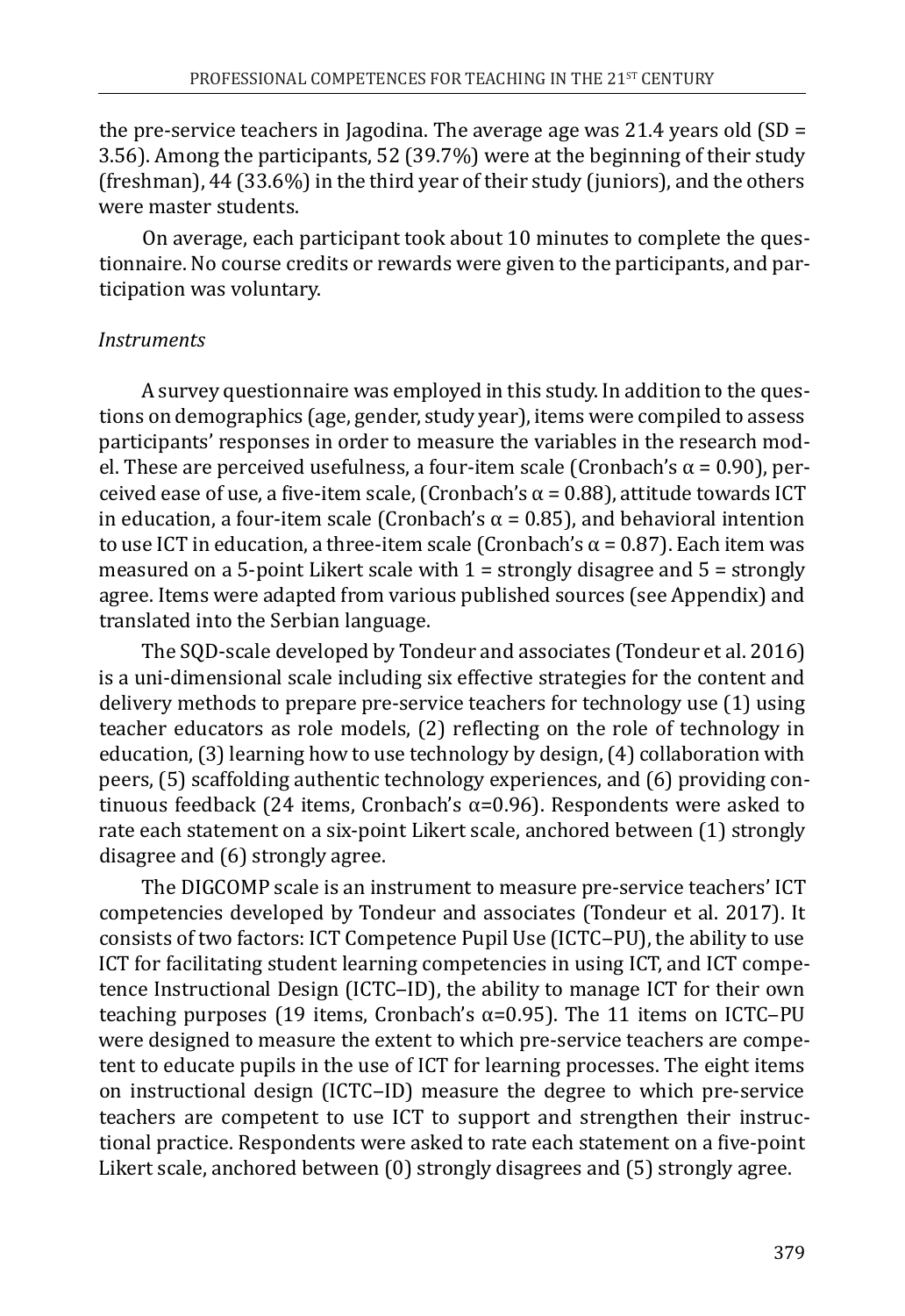#### *Data Analyses*

The data was analyzed using the multiple regression analysis conducted with SPSS Statistics 17.0. The analysis involves testing for data normality, linearity, homoscedasticity, and multicollinearity as well as research models representing the relationships between the variables in this study. In order to obtain reliable results in regression analysis, researchers recommend about 15 subjects per predictor (Stevens 2012). Given that the sample size of this study is 131, multiple regression is regarded as an appropriate technique for data analysis.

Furthermore, univariate ANOVA tests were conducted to explore differences in digital competencies and intention to use technology with participants' background variable (grade).

## **Results**

#### *Descriptive analysis*

Using SPSS software, we determined descriptive statistics of items. Aiming to facilitate evaluation of the intention of pre-service teachers towards ICT use and their ICT competencies, we present below the descriptive analysis, organized by constructs. For all of the constructs in the questionnaire we calculated the means, standard deviations, skewness, kurtosis and Cronbach αs, which are given in Table 1. As we can see in Table 1, the scores obtained show the students' inclination towards the use of ICT in their future educational practice and all other measured items, with mean scores above 4, out of a maximum of 5 except for the SQD where maximum is 6, in all of the items indicating positive responses to the constructs. The standard deviations ranged from 0.59 to 0.91, reflecting a fairly narrow spread in participants' responses around the mean. The skewness and kurtosis indices indicated a degree of normality that was acceptable for the purposes of this study because, as a rule of thumb, data may be assumed to be normal if the skew and kurtosis are well within the accepted level of |3| and |10|, respectively (Kline 2011). The internal consistency is judged to be adequate when Cronbach's alpha equals or exceeds 0.7 (De Vellis 2003). The internal consistency (Cronbach's alpha) of all constructs range from 0.85 to 0.96.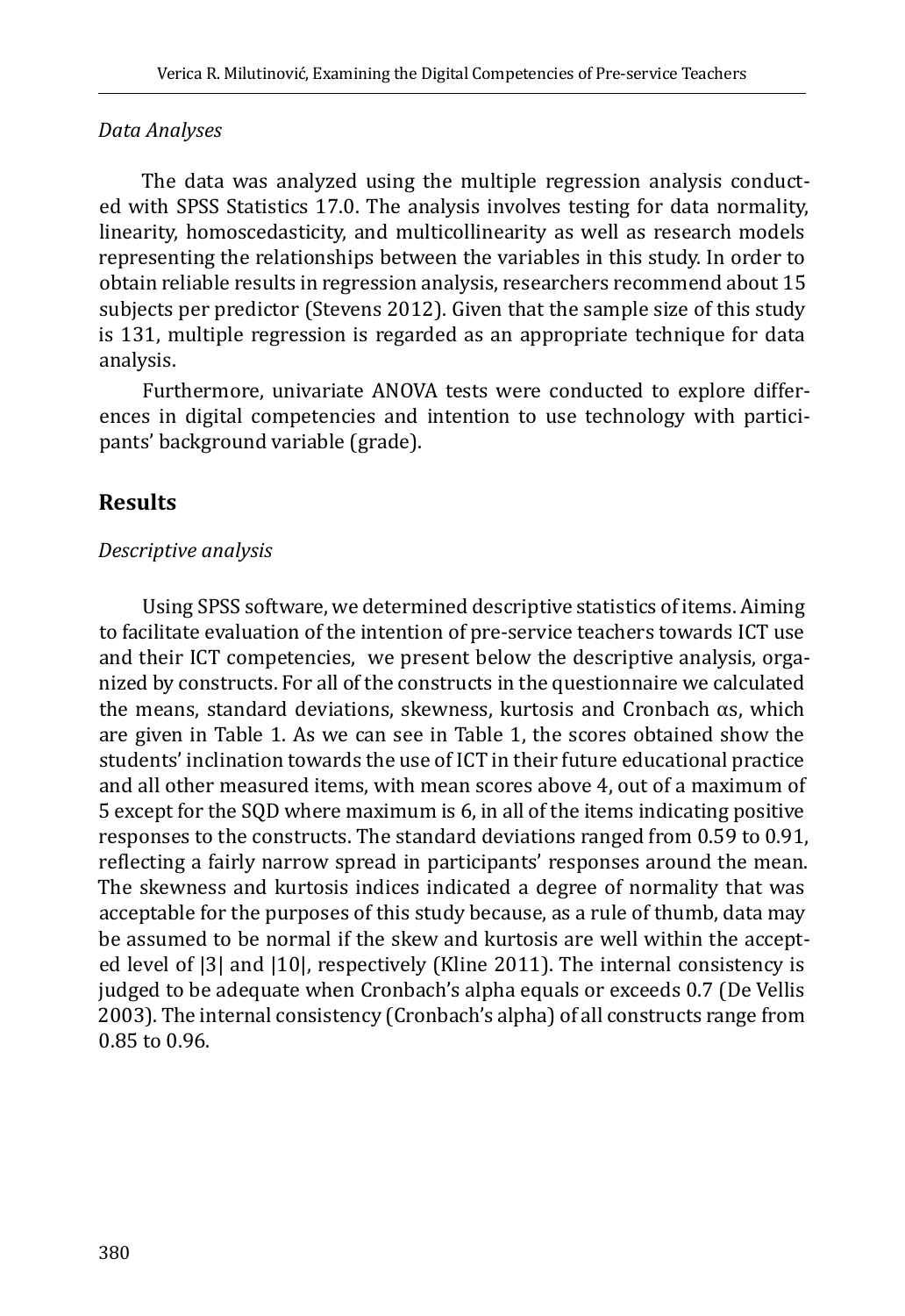| Variable       | Mean | <b>Std. Deviation</b> | <b>Skewness</b> | <b>Kurtosis</b> | Cronbach's Alpha (a) |
|----------------|------|-----------------------|-----------------|-----------------|----------------------|
| <b>SQD</b>     | 4.47 | 0.91                  | $-0.168$        | $-0.628$        | 0.96                 |
| <b>DIGCOMP</b> | 4.18 | 0.60                  | $-0.533$        | $-0504$         | 0.95                 |
| <b>PEU</b>     | 4.24 | 0.61                  | $-0.420$        | $-0.466$        | 0.88                 |
| PU             | 4.42 | 0.66                  | $-0.894$        | $-0.213$        | 0.90                 |
| <b>ATU</b>     | 4.43 | 0.59                  | $-0.932$        | 0.465           | 0.85                 |
| BI             | 4.36 | 0.71                  | $-0.862$        | $-0.280$        | 0.87                 |

*Table 1: Descriptive statistics of the constructs and composite reliability*

Note. SQD = strategies for the content and delivery methods; PU = perceived usefulness; PEU = perceived ease of use; ATU = attitude toward ICT use; DIGCOMP = digital competencies; BI = behavioural intention.

Correlation and multiple regression analyses were conducted to examine the relationship between variables. One-Way ANOVA was conducted to find the differences among freshmen, juniors and master students.

Preliminary analysis has shown that the assumptions of normality, linearity, homoscedasticity, and absence of multicollinearity were not disturbed.

| Table 2: Correlation coefficients among the constructs; **p<.01 |  |  |  |  |
|-----------------------------------------------------------------|--|--|--|--|
|-----------------------------------------------------------------|--|--|--|--|

|                | BI        | <b>PEU</b> | <b>DIGCOMP</b> | <b>ATU</b> | PU        |
|----------------|-----------|------------|----------------|------------|-----------|
| <b>PEU</b>     | $0.603**$ |            |                |            |           |
| <b>DIGCOMP</b> | $0.596**$ | $0.665**$  |                |            |           |
| <b>ATU</b>     | $0.746**$ | $0.707**$  | $0.683**$      |            |           |
| PU             | $0.579**$ | $0.621**$  | $0.688**$      | $0.673**$  |           |
| SQD            | $0.416**$ | $0.478**$  | $0.588**$      | $0.462**$  | $0.431**$ |

We can see from Table 2 that all four variables (SQD, PU, ATU and PEU) are correlated with the DIGCOMP and correlations are positive.

Multiple regression analysis was used to test if strategies, perceived usefulness, attitudes and perceived ease of use significantly predicted pre-service teachers' ratings of digital competencies. The results of the regression indicated the four predictors explained 64.4% of the variance  $(R^2 = 0.644, F(4,126) =$ 56.87, p < 0.001). It was found that perceived usefulness predicted digital competencies (β = 0.307, p < .001), as did strategies (β = 0.262, p < 0.001), attitudes  $(β = 0.216, p < 0.05)$ , and perceived ease of use  $(β = 0.197, p < 0.05)$ .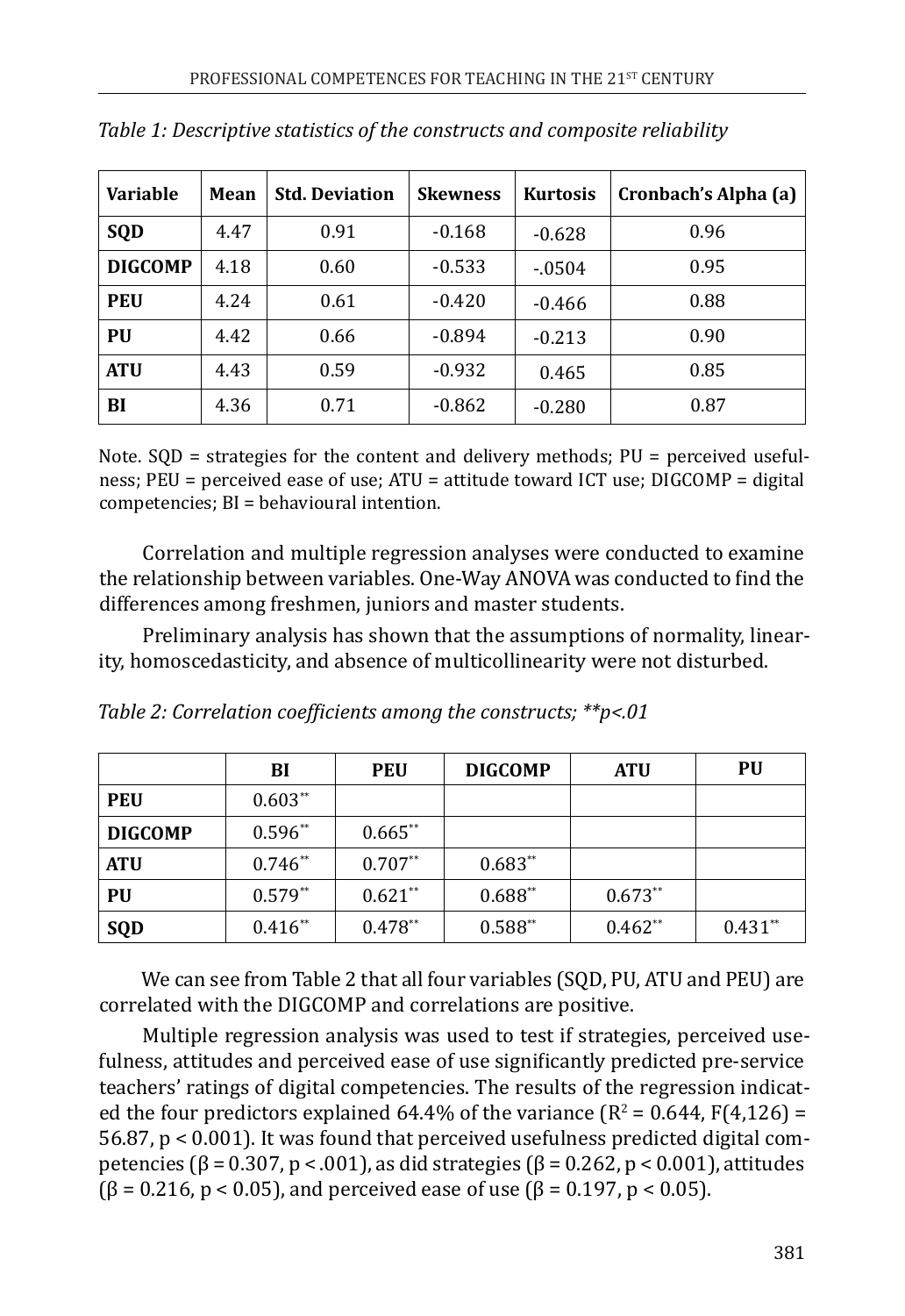As can be seen in Table 2, all five variables (DIGCOMP, SQD, PU, ATU and PEU) are correlated with the BIT and correlations are positive. However, the correlation coefficient among ATU and BIT is higher than recommended 0.7, hence we omitted ATU from the regression equation.

Second multiple regression analysis was used to test if strategies, perceived usefulness, perceived ease of use and digital competencies significantly predicted pre-service teachers' intention to use digital technology in the classroom.

The multiple regression model with all four predictors produced  $R^2$  = 0.459,  $F(4,126) = 26.71$ ,  $p < .001$ , indicating that four predictors explained 45.9% of the variance. Predictors perceived usefulness ( $\beta$  = 0.213, p < 0.05), perceived ease of use (β = 0.31, p < 0.01) and digital competencies ( $β = 0.217$ , p < 0.05) had significant positive regression weights, indicating students with higher scores on these scales were expected to have higher intentions to use digital technologies in the classroom. The strategies scale did not contribute to the multiple regression model.

|                          |  | Table 3: Means and standard deviations for freshmen, juniors and master stu-     |  |  |  |
|--------------------------|--|----------------------------------------------------------------------------------|--|--|--|
|                          |  | dents and multiple comparisons among the groups (ANOVA); * $p < 0.05$ ; ** $p <$ |  |  |  |
| $0.01$ ; *** $p < 0.001$ |  |                                                                                  |  |  |  |

| Dependent<br><b>Variable</b> | (I)<br>category    | N   | Mean<br>(M) | Std.<br><b>Deviation</b><br>(SD) | $($ J $)$<br>category | Mean<br><b>Difference</b><br>$(I-I)$ | Sig.  |
|------------------------------|--------------------|-----|-------------|----------------------------------|-----------------------|--------------------------------------|-------|
|                              | Freshmen           | 52  | 4.13        | 0.76                             | <b>Juniors</b>        | $-0.26$                              | 0.155 |
|                              | Juniors            | 44  | 4.39        | 0.67                             | Master<br>students    | $-0.25$                              | 0.231 |
| BI                           | Master<br>students | 35  | 4.65        | 0.55                             | Freshmen              | $0.51**$                             | 0.002 |
|                              | Total              | 131 | 4.36        | 0.71                             |                       |                                      |       |
|                              | Freshmen           | 52  | 3.94        | 0.6                              | Juniors               | $-0.26$                              | 0.056 |
|                              | Juniors            | 44  | 4.20        | 0.57                             | Master<br>students    | $-0.32*$                             | 0.033 |
| <b>DIGCOMP</b>               | Master<br>students | 35  | 4.52        | 0.45                             | Freshmen              | $0.58***$                            | 0.000 |
|                              | Total              | 131 | 4.18        | 0.6                              |                       |                                      |       |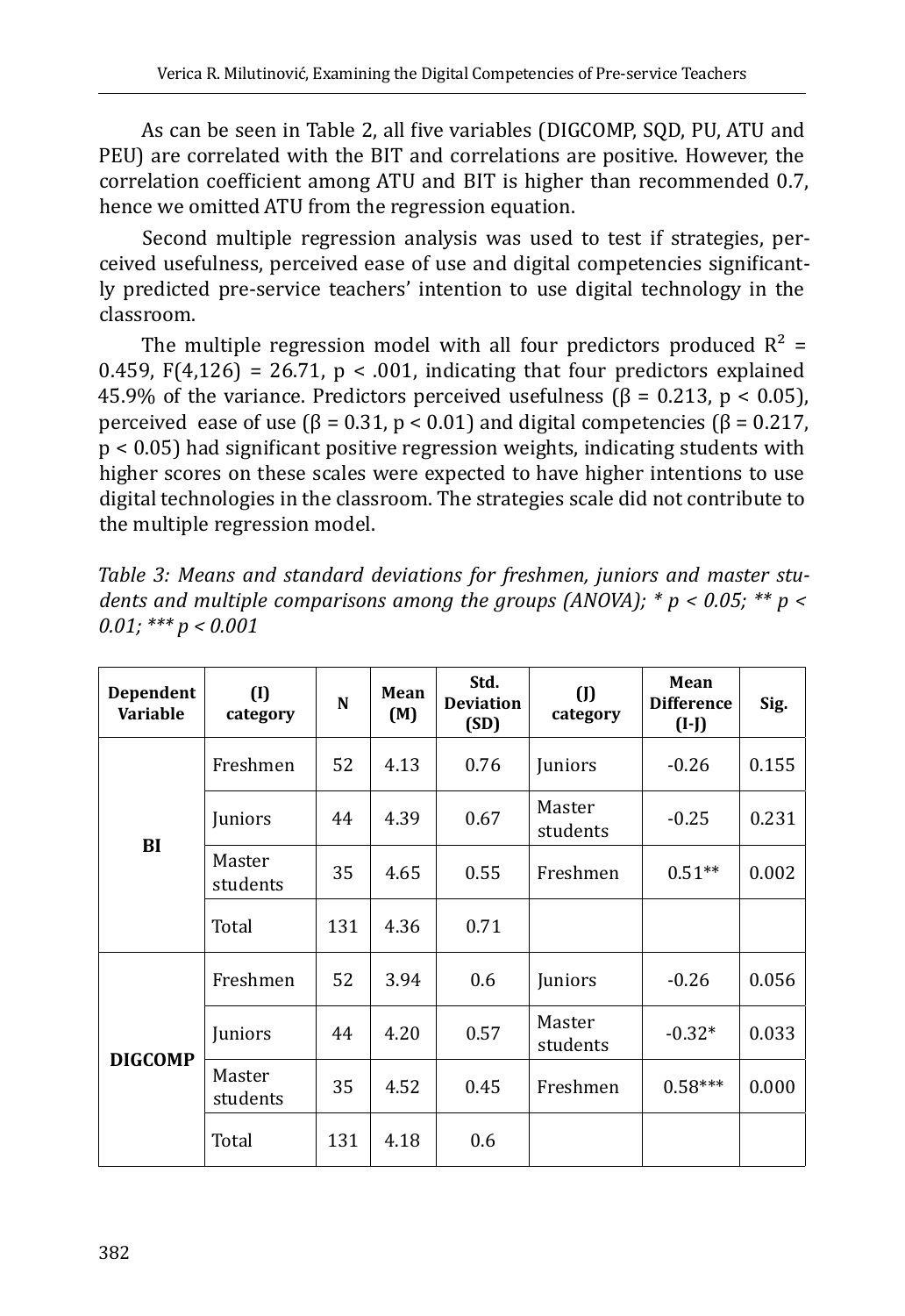The differences in digital competencies and intention to use technology among freshmen, juniors and master students are given in Table 3. Prior to conducting the ANOVA, homogeneity of variances was tested. Levene's test revealed that the equal variances assumption of the ANOVA was met ( $p < 0.05$ ). The main effect of year in college was found to be significant for digital competencies F(2,128) = 11.56,  $p < 0.001$ , and behavioral intention F(2,128) = 6.02,  $p < 0.01$ .

Master students ( $M = 4.52$ ,  $SD = 0.75$ ) reported significantly higher levels of digital competencies than did freshmen  $(M = 3.94, SD = 0.6)$  and juniors  $(M = 4.2, SD = 0.57)$ . First-year and third-year students did not significantly differ on the reported level of digital competencies and behavioral intention (see Table 3 for means and standard deviations). For behavioral intention, only master students ( $M = 4.65$ ,  $SD = 0.55$ ) reported significantly higher intentions to use digital technology in education than freshmen  $(M = 4.13, SD = 0.76)$ . The results did not show significant differences in intention between freshmen and juniors and juniors and master students.

We calculated Partial eta-squared (*<sup>2</sup>* ) in order to measure effect size. As a rule of thumb (Cohen 2013), the effect may be assumed to be small if  $2 \sim 0.01$ , medium if  $2 \sim 0.06$ , and large if  $2 > 0.14$ . For digital competencies eta-squared is 0.15, indicating a large difference between groups. Eta-squared for intention to use ICT in education is 0.9 indicating medium effect size.

## **Discussion**

The aim of this study was to examine the variables that have a significant influence on digital competencies and the intention to use digital technology in elementary school teaching among pre-service teachers in Serbia.

To answers the first research question, regression analysis was conducted, and the results of this study suggest that perceived usefulness, perceived ease of use, attitudes and strategies have a significant direct impact on the level of digital competencies of pre-service teachers. Among these four predictors, the most influential was found to be perceived usefulness followed by strategies, attitudes, and the least influential perceived ease of use. This means that when pre-service teachers find technology useful, they are more positive towards the development of their digital competencies. This was in line with past findings that perceived usefulness significantly predict ICT competencies (Jegede, Dibu-Ojerinde, Ilori 2007). In addition, the more pre-service teachers perceive the occurrences of the strategies during their teacher education, develop positive feelings towards the use of digital technology, and find technology easy to use, the higher their perceived digital competencies for educational practice. This finding is consistent with a recent study that examined the impact of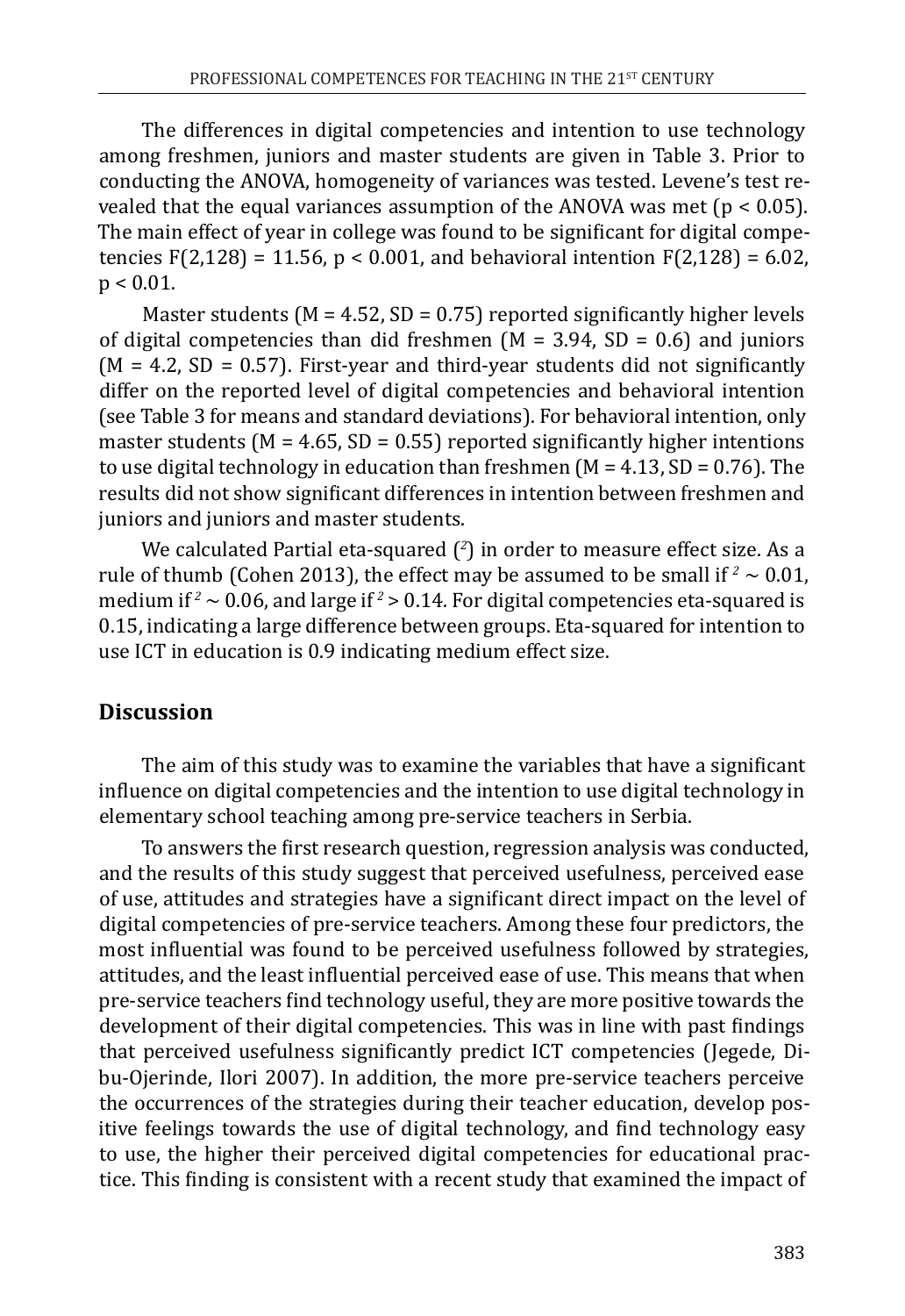pre-service teachers' background and ICT profile in combination with the support they receive from their teacher training institution on their ICT competencies (Tondeur, Aesaert, Prestridge, Consuegra 2018). Jegede et al. (2007: 172) suggested in their study that "findings revealed that attitude bears a significant relationship with and also predicts competence".

Furthermore, for the second research question, the results of this study suggest that digital competencies, together with perceived usefulness, and perceived ease of use, are significant factors that influence pre-service teachers' intention to use digital technology for teaching in the first four grades of elementary school in Serbia. Attitudes were excluded from the regression equation because of the high correlation with behavioral intention. On the other hand, past studies have emphasized that both perceived usefulness and perceived ease of use (Teo et al., 2009a) play a big part in forming the attitudes towards technology (Teo, Milutinović 2015; Teo, Milutinović, Zhou 2016; Wong 2015).

The most dominant determinant of behavioral intention was perceived ease of use, followed by digital competencies and perceived usefulness. These findings are consistent with studies that examined the influence of perceived ease of use and perceived usefulness on intention to use computer among pre-service teachers in Serbia (Milutinović 2016a; 2016b).

The positive influence of digital competencies on intention is consistent with findings of Peralta and Costa (2007) and Buabeng-Andoh (2012) who found that technical competencies influenced teacher's use of technology in teaching. Bordbar (2010) discussed that teachers' computer competence is a major predictor for integrating technology in teaching.

On the other hand, strategies did not affect pre-service teachers' intention to use digital technology in educational practice. The lack of significant influence found for strategies on behavioral intention to use technology in this study was not aligned with research (Franklin 2007; Wozney et al. 2006). It is possible that strategies alone are not a sufficiently strong driver for pre-service teachers to use technology to teach and that the nature of primary school teaching with technology is perceived to be relatively complex so that other variables such as perceived ease of use and perceived usefulness have to be present to have a significant influence on their behavioral intention to use technology.

For the third research question in this study, ANOVA results for the paired samples and effect size indicated that, on average, master students hold stronger digital competencies and intention to use digital technology as compared to freshmen students. There were no significant difference between freshmen and juniors. On the other hand, master students' digital competencies were significantly higher than juniors'.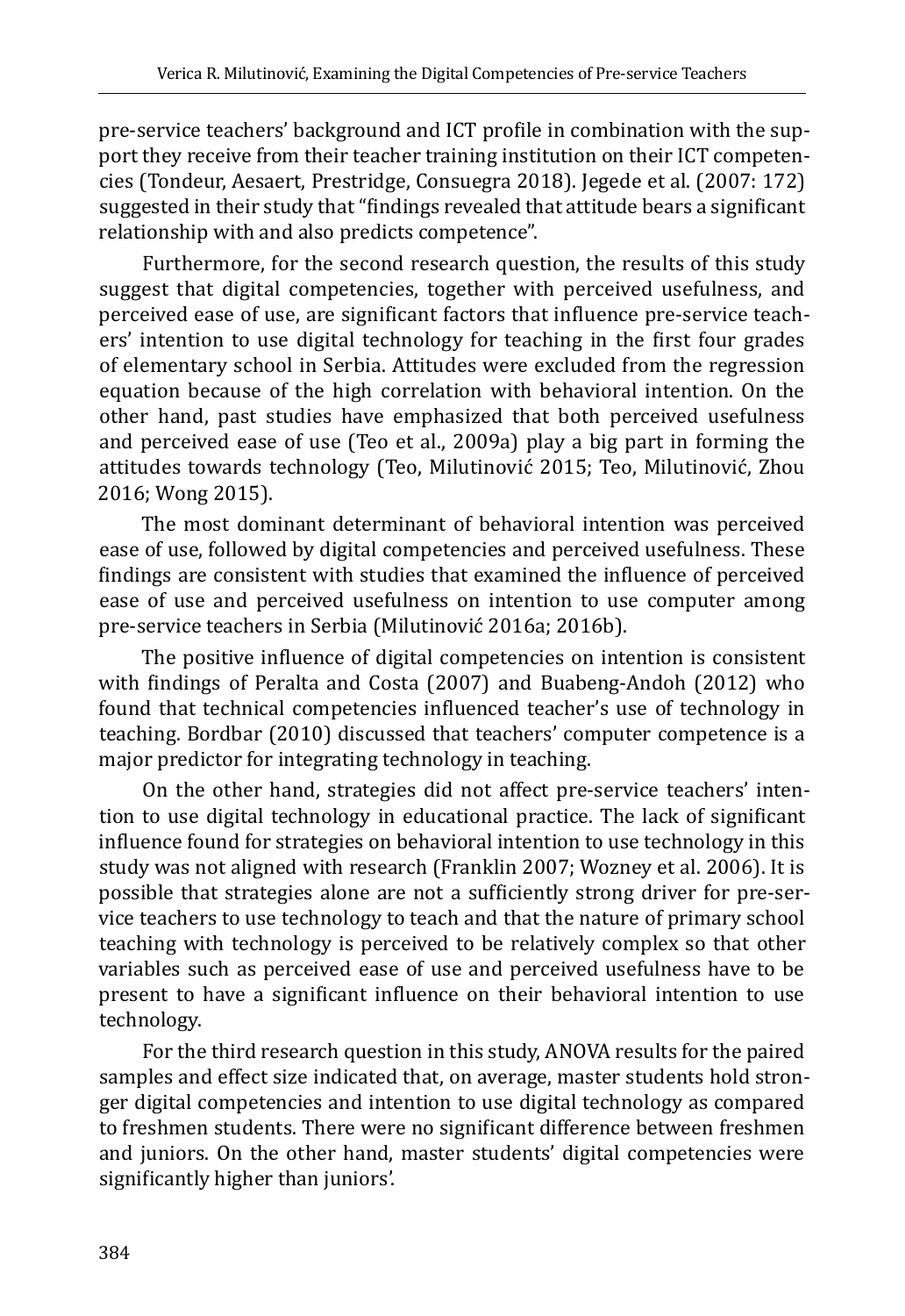These results indicate that the study year does influence digital competencies and intentions. This result is not consistent with findings of Woodcock (2011) who showed that training courses for primary school teachers appeared to have no influence on teacher efficacy levels. On the other hand, this result is consistent with findings of Sang and associates (Sang, Valcke, Tondeur, Zhu, Van Braak 2012) who showed significant differences in constructivist teaching beliefs with respect to study year. Students in Serbia probably did not have the opportunity to form and hold for a long time their beliefs about the use of digital technology throughout all schooling experience. This may be due to teachers being "digital immigrants" (Prensky 2001) as well as poor technological equipment of primary and secondary schools in Serbia. Because of that, pre-service teachers' digital competencies, beliefs and attitudes towards digital technology usage can be significantly changed with good learning strategies during their teacher training courses.

#### *Limitations and recommendations for future research*

The data provided empirical support to the selected variables that were capable of explaining 64.4% of the variance in pre-service teachers' digital competencies and 45.9% in behavioral intention. This leads to the conclusion that possibly some other variables that may significantly impact on the digital competencies and the acceptance of technology in teaching were overlooked or excluded.

Although all methodology precautions were undertaken, one of the limitation of this study is collecting the data through self-reports, which may lead to common method variance and thus may inflate the true relationships between variables. Researchers suggest that subjective self-assessment lacks appropriate validity and is not an accurate stand-alone predictor of digital competence among preservice teachers (Maderick, Zhang, Hartley, Marchand 2016). Future research could include testing of pre-service teachers' digital competencies and their actual usage of ICT in teaching practice, as soon as they start working, as well as examination of other variables which could be of interest to education in the first four grades of elementary school.

## **Conclusion**

This study examined the variables that influence the development of digital competencies and intention to use digital technology in primary school teaching among pre-service teachers in Serbia.

The results suggested that, of the four variables, perceived usefulness was found to have the most influence on digital competencies, followed by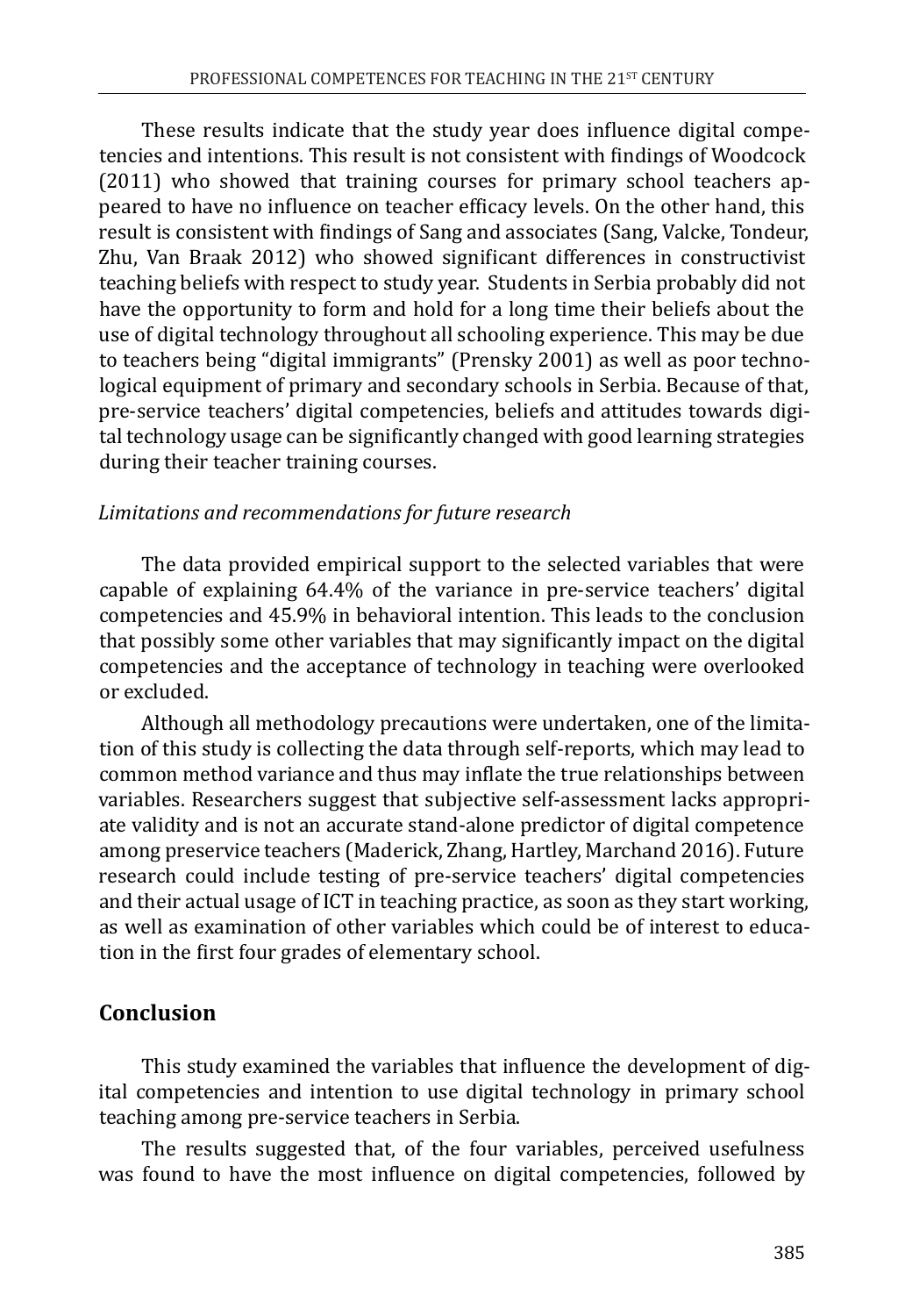strategies, attitudes and perceived ease of use. Furthermore, perceived ease of use was found to have the most influence on intention to use technology, followed by digital competencies and perceived usefulness, while strategies did not significantly affect intention. This finding suggests that the pre-service teachers' intention to use technology in this study were driven by their affect and skills more than their perceptions of support. Finally, significant differences were found in the pre-service teachers' digital competencies and intention to use technology, by their year of study, among freshmen and master students.

It is hoped that this study could serve as a starting point in understanding pre-service teachers' development of digital competencies and intention to use digital technology in primary school teaching in Serbia and societies that share a similar level of technological advancement.

Given the dearth of research of this nature in Serbia, this study serves as a starting point in understanding pre-service teachers' intentions to use technology to teach in primary school. From a theoretical perspective, this study contributes to enhancing the debates around digital competencies and technology acceptance for teaching in primary school and among users in cultures that do not have the same level of technological advancements from the studies that are widely reported in the literature.

## *Implications for theory and practice*

This study should help policy makers and managers at teacher training institutions (particularly in Serbia) to pay special attention to factors that have a determining role in improving pre-service teachers' digital competencies and acceptance of technology in primary school teaching.

If teacher educators want to motivate pre-service teachers to use technology in primary school teaching, they need to make sure that students have enough opportunities to acquire digital competencies. There should also be a conscious effort in creating conducive learning environment, applying adequate strategies during courses, from the beginning of their studies, where pre-service teachers can gain successful experiences in harnessing technology for teaching and learning. From this study, perceived usefulness, perceived ease of use, and digital competencies are important constructs that shape pre-service teachers' intention to use technology. It is reasonable to expect that a successful experience with technology, being useful and easy to use, would foster the development of digital competencies and positive intention to use technology among pre-service teachers.

On their part, teacher educators, by modeling the integration of technology through their lesson delivery and assessment design, may act as facilitators to shape pre-service teachers' perceived usefulness and perceived ease of use of technology. Røkenes, and Krumsvik (2016: 17) argued that "if teacher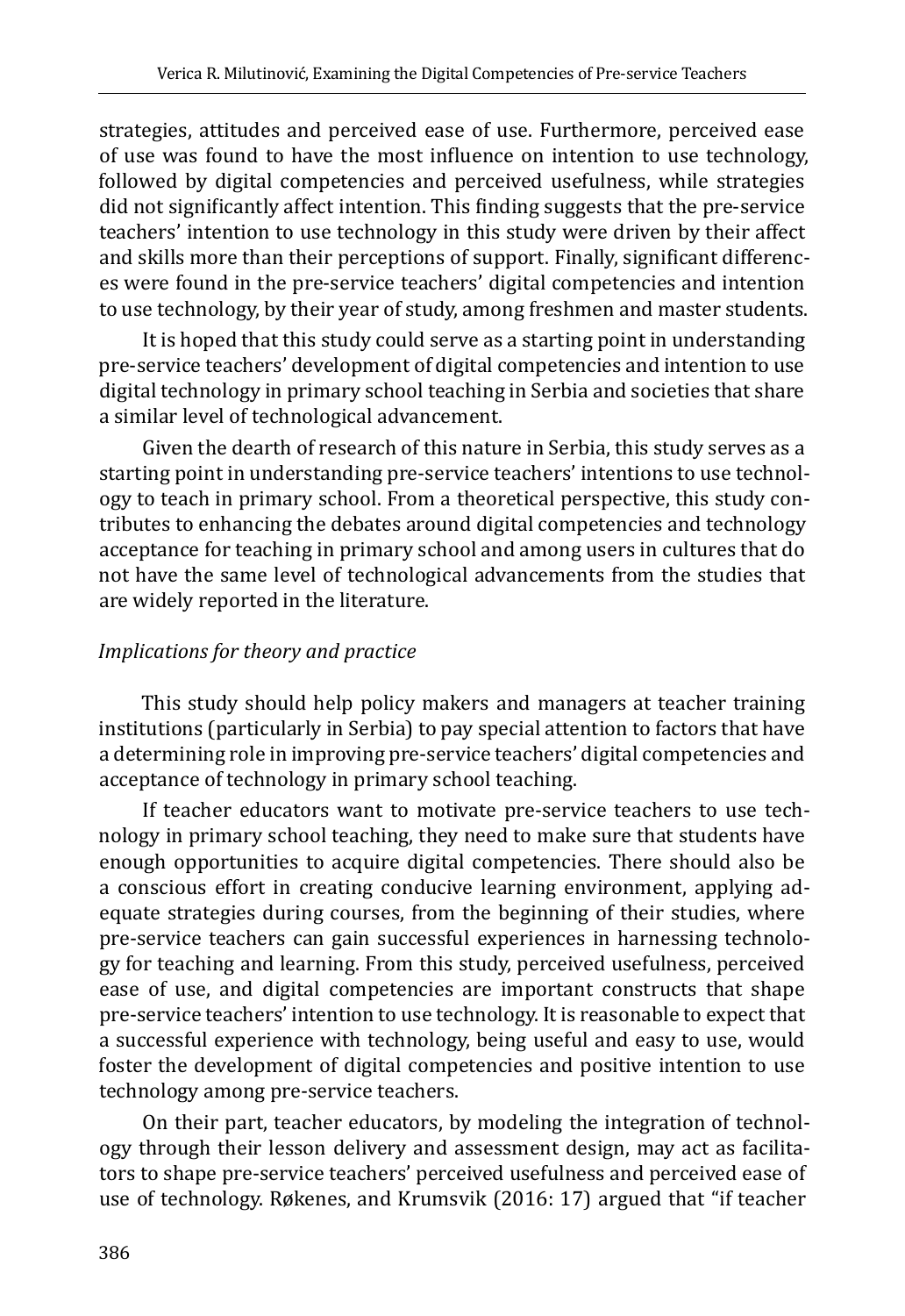education programs want to prepare ESL student teachers to teach ESL in innovative ways with ICT, then teacher educators and mentor teachers need to reflect on how they use these digital tools in their own teaching practice". Because of their status in the institutions, these educators act as referent others for their students and help them form and hold for a long time their beliefs about the use of digital technology.

## **References**

Ala-Mutka, K. (2011). *Mapping digital competence: Towards a conceptual understanding*. Sevilla, Spain: Institute for Prospective Technological Studies.

Almerich, G., Orellana, N., Suárez-Rodríguez, J. & Díaz-García, I. (2016). Teachers' information and communication technology competences: A structural approach. *Computers & Education*, 100, 110‒125.<https://doi.org/10.1016/j.compedu.2016.05.002>

Angeli, C. & Valanides, N. (2009). Epistemological and methodological issues for the conceptualization, development, and assessment of ICT–TPCK: Advances in technological pedagogical content knowledge (TPCK). *Computers & Education*, 52(1), 154‒168.<https://doi.org/10.1016/j.compedu.2008.07.006>

Bordbar, F. (2010). English teachers' attitudes toward computer-assisted language learning. *International Journal of Language Studies*, 4(3), 27‒54.

Buabeng-Andoh, C. (2012). Factors influencing teachers' adoption and integration of information and communication technology into teaching: A review of the literature. *International Journal of Education and Development using ICT*, 8(1), 136-155.

Cohen, J. (2013). *Statistical power analysis for the behavioral sciences*. Routledge. <https://doi.org/10.4324/9780203771587>

Davies, S. & Pittard, V. (2008). *Harnessing technology review 2008. The role of technology and its impact on education*. Summary Report. [https://doi.org/10.12968/](https://doi.org/10.12968/sece.2008.11.1364) [sece.2008.11.1364](https://doi.org/10.12968/sece.2008.11.1364)

Davis, F., Bagozzi, R. & Warshaw, P. (1989). User acceptance of computer technology: A comparison of two theoretical models. *Management Science*, 35(8), 982–1003. <https://doi.org/10.1287/mnsc.35.8.982>

De Vellis, R. (2003). *Scale development: Theory and applications* (2nd ed.). Thousand Oaks, California: Sage.

Digital Competence Framework – Teacher for a Digital Age (2017). Serbian Ministry of Education, Science and Technological Development. Retrieved from http://www. mpn.gov.rs/wp-content/uploads/2017/04/Okvir-digitalnih-kompetencija-Final-1.pdf

Ferrari, A. (2013). DIGCOMP: A framework for developing and understanding digital competence in Europe. In Y. Punie, B. N. Brecˇko (Eds.), *DIGCOMP: A framework for developing and understanding digital competence in Europe*. Luxembourg: Publications Office of the European Union.<https://doi.org/10.2788/52966>

Ferrari, A. (2012), *Digital Competence in Practice: An Analysis of Frameworks*. Institute for Prospective Technological Studies, European Commission Joint Research-Centre.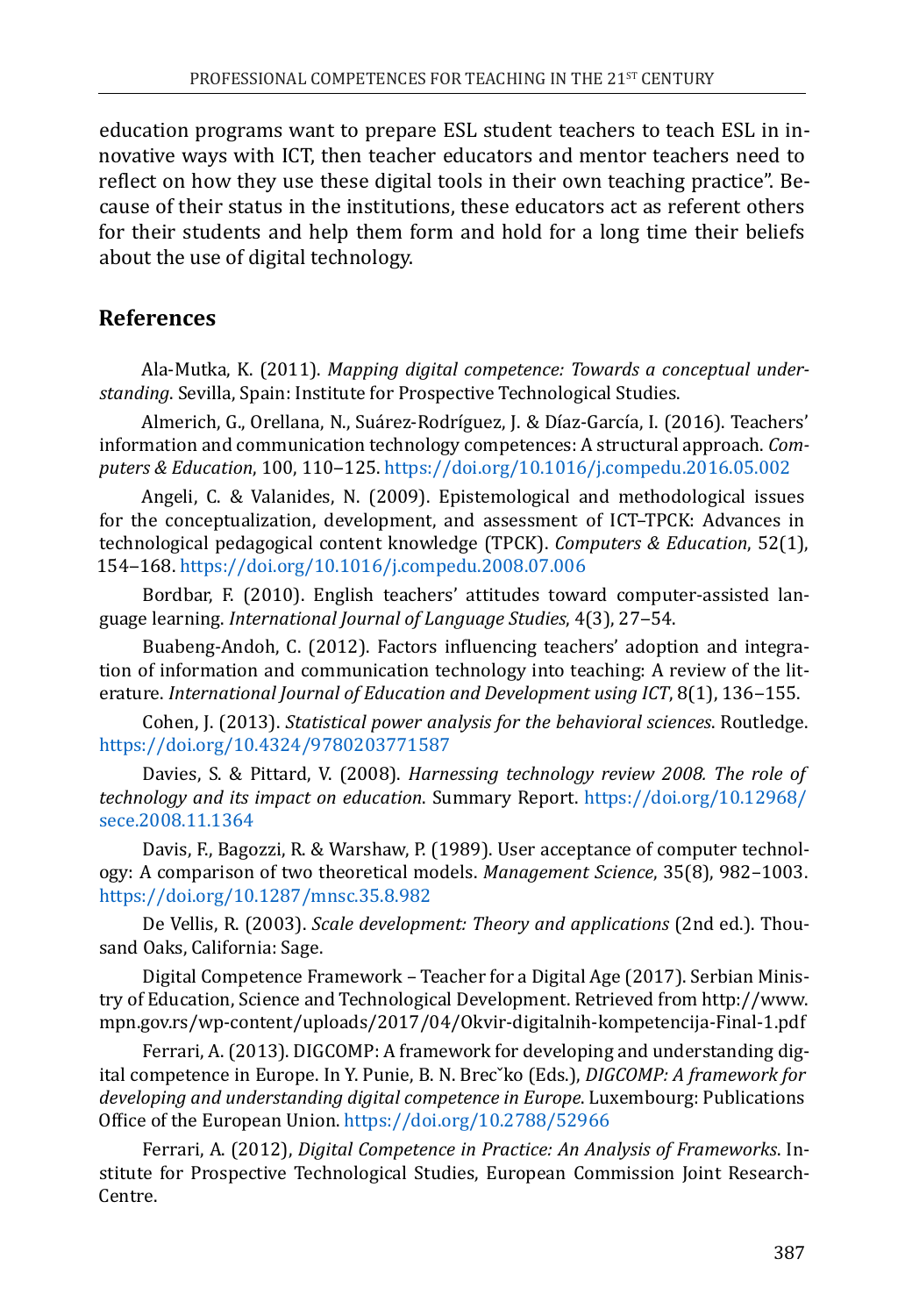Franklin, C. (2007). Factors that influence elementary teachers use of computers. *Journal of Technology and Teacher Education*, Vol. 15, No. 2, 267–293.

Hoy, A. W. & Spero, R. B. (2005). Changes in teacher efficacy during the early years of teaching: A comparison of four measures. *Teaching and teacher education*, 21(4), 343‒356. <https://doi.org/10.1016/j.tate.2005.01.007>

International Society for Technology in Education (2008). *NETS for teachers: National educational technology standards for teachers* (2nd ed.). Retrieved from http:// [www.iste.org/docs/pdfs/20-14\\_ISTE\\_Standards-T\\_PDF.pdf](http://www.iste.org/docs/pdfs/20-14_ISTE_Standards-T_PDF.pdf).

Janssen, J., Stoyanov, S., Ferrari, A., Punie, Y., Pannekeet, K. & Sloep, P. (2013). Experts' views on digital competence: Commonalities and differences. *Computers & Education*, 68, 473‒481. <https://doi.org/10.1016/j.compedu.2013.06.008>

Jegede, P. O., Dibu-Ojerinde, O. O. & Ilori, M. O. (2007). Relationships between ICTcompetence and attitude among some Nigerian tertiary institution lecturers. *Educational Research and Reviews*, 2(7), 172‒175.

Kline, R. (2011). *Principles and practice of structural equation modeling*. 3rd ed.New York, NY: Guilford Press.

Kreijns, K., Van Acker, F., Vermeulen, M. & Van Buuren, H. (2013). What stimulatesteachers to integrate ICT in their pedagogical practices? The use of digital learning materials in education. *Computers in human behavior*, 29(1), 217‒225. [https://doi.](https://doi.org/10.1016/j.chb.2012.08.008) [org/10.1016/j.chb.2012.08.008](https://doi.org/10.1016/j.chb.2012.08.008)

Kreijns, K., Vermeulen, M., Kirschner, P. A., Buuren, H. V. & Acker, F. V. (2013). Adopting the Integrative Model of Behaviour Prediction to explain teachers' willingness to use ICT: a perspective for research on teachers' ICT usage in pedagogical practices.*Technology, Pedagogy and Education*, 22(1), 55‒71. [https://doi.org/10.1080/147](https://doi.org/10.1080/1475939X.2012.754371) [5939X.2012.754371](https://doi.org/10.1080/1475939X.2012.754371)

Krumsvik, R. J. (2011). Digital competence in the Norwegian teacher educationand schools. *Högre utbildning*, 1(1), 39‒51.

Maderick, J. A., Zhang, S., Hartley, K. & Marchand, G. (2016). Preservice teachersand self-assessing digital competence. *Journal of Educational Computing Research*,54(3), 326‒351. [https://doi.org/10.1177/0735633115620432](https://doi.org/10.1177%2F0735633115620432)

Milutinović, V. (2016a). Modeling the Acceptance of the Computer Use in Teaching. In J. Teodorović (Ed.), *Proceedings of International scientific conference Improvingquality of education in elementary schools* (pp. 249‒264). Belgrade: Institute for Educational Research, Institute for Improvement of Education; Jagodina: Faculty of Education, University of Kragujevac, Jagodina.

Milutinović, V. (2016b). Faktori koji utiču na nameru budućih učitelјa da koriste računar u nastavi. *Uzdanica*, XIII(2), 97-115.

Newman, T. (2008). *A review of digital literacy in 0–16 year olds: evidence, developmental models, and recommendations*. London: Becta.

Pajares, M. F. (1992). Teachers' beliefs and educational research: Cleaning up a messy construct. *Review of educational research*, 62(3), 307-332. [https://doi.](https://doi.org/10.3102/00346543062003307) [org/10.3102/00346543062003307](https://doi.org/10.3102/00346543062003307)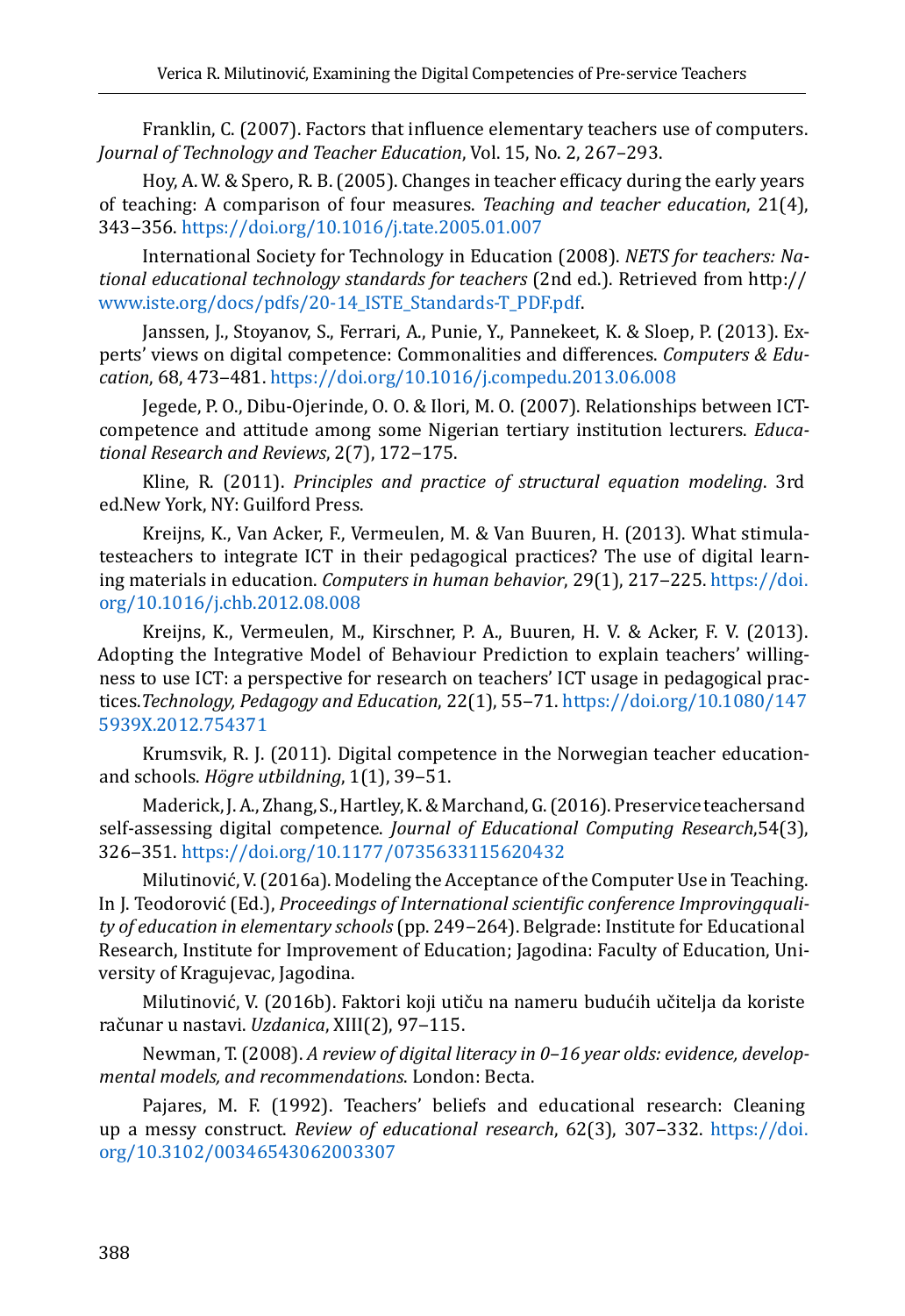Peralta, H. & Costa, F. A. (2007). Teachers's competence and confidence regarding the use of ICT. *Sísifo-Educational Sciences Journal*, 75‒84.

Prensky, M. (2001). Digital natives, digital immigrants part 1. *On the horizon*, 9(5), 1‒6. <https://doi.org/10.1108/10748120110424816>

Røkenes, F. M. & Krumsvik, R. J. (2014). Development of student teachers' digitalcompetence in teacher education-A literature review. *Nordic Journal of Digital Literacy*, 9(04), 250‒280.

Røkenes, F. M. & Krumsvik, R. J. (2016). Prepared to teach ESL with ICT? A study of digital competence in Norwegian teacher education. *Computers & Education*, 97, 1‒20. <https://doi.org/10.1016/j.compedu.2016.02.014>

Sandholtz, J. H. & Reilly, B. (2004). Teachers, not technicians: Rethinking technical expectations for teachers. *Teachers College Record*, 106(3), 487–512.

Sang, G., Valcke, M., Tondeur, J., Zhu, C. & Van Braak, J. (2012). Exploring the educational beliefs of primary education student teachers in the Chinese context. *Asia Pacific Education Review*, 13(3), 417‒425.

Stevens, J. P. (2012). *Applied multivariate statistics for the social sciences*. Routledge.

Teo, T. (2009a). Evaluating the intention to use technology among student teachers: A structural equation modeling approach. *International Journal of Technology in Teaching and Learning*, 5(2), 106‒118.

Teo, T. (2009b). Modeling technology acceptance in education: A study of pre-service teachers. *Computers & Education*, 52, 302–312. [https://doi.org/10.1016/j.compe](https://doi.org/10.1016/j.compedu.2008.08.006)[du.2008.08.006](https://doi.org/10.1016/j.compedu.2008.08.006)

Teo, T. & Milutinović, V. (2015). Modelling the intention to use technology for teaching Mathematics among pre-service teachers in Serbia. *Australasian Journal of Educational Technology*, Vol. 31, No. 4, 363–380.

Teo, T., Milutinović V. & Zhou, M. (2016). Modelling Serbian pre-service teachers' attitudes towards computer use: A SEM and MIMIC approach. *Computers & Education*, Vol. 94, 77‒88. <https://doi.org/10.1016/j.compedu.2015.10.022>

Teo, T., Milutinović, V., Zhou, M. & Banković, D. (2017). Traditional vs. innovative uses of computers among mathematics pre-service teachers in Serbia. *Interactive-Learning Environments*, 25(7), 811‒827. [https://doi.org/10.1080/10494820.2016.1](https://doi.org/10.1080/10494820.2016.1189943) [189943](https://doi.org/10.1080/10494820.2016.1189943)

Tondeur, J., Aesaert, K., Prestridge, S. & Consuegra, E. (2018). A multilevel analysis of what matters in the training of pre-service teacher's ICT competencies. *Computers & Education*, 122, 32‒42.<https://doi.org/10.1016/j.compedu.2018.03.002>

Tondeur, J., Aesaert, K., Pynoo, B., van Braak, J., Fraeyman, N. & Erstad, O. (2017). Developing a validated instrument to measure preservice teachers' ICT competencies: Meeting the demands of the 21st century. *British Journal of Educational Technology*, 48(2), 462‒472. <https://doi.org/10.1111/bjet.12380>

Tondeur, J., Siddiq, F., Scherer, R. & Van Braak, J. (2016). Time for a new approach to prepare future teachers for educational technology use: Its meaning and measurement. *Computers & Education*, 94, 134–150. [https://doi.org/10.1016/j.compe](https://doi.org/10.1016/j.compedu.2015.11.009)[du.2015.11.009](https://doi.org/10.1016/j.compedu.2015.11.009)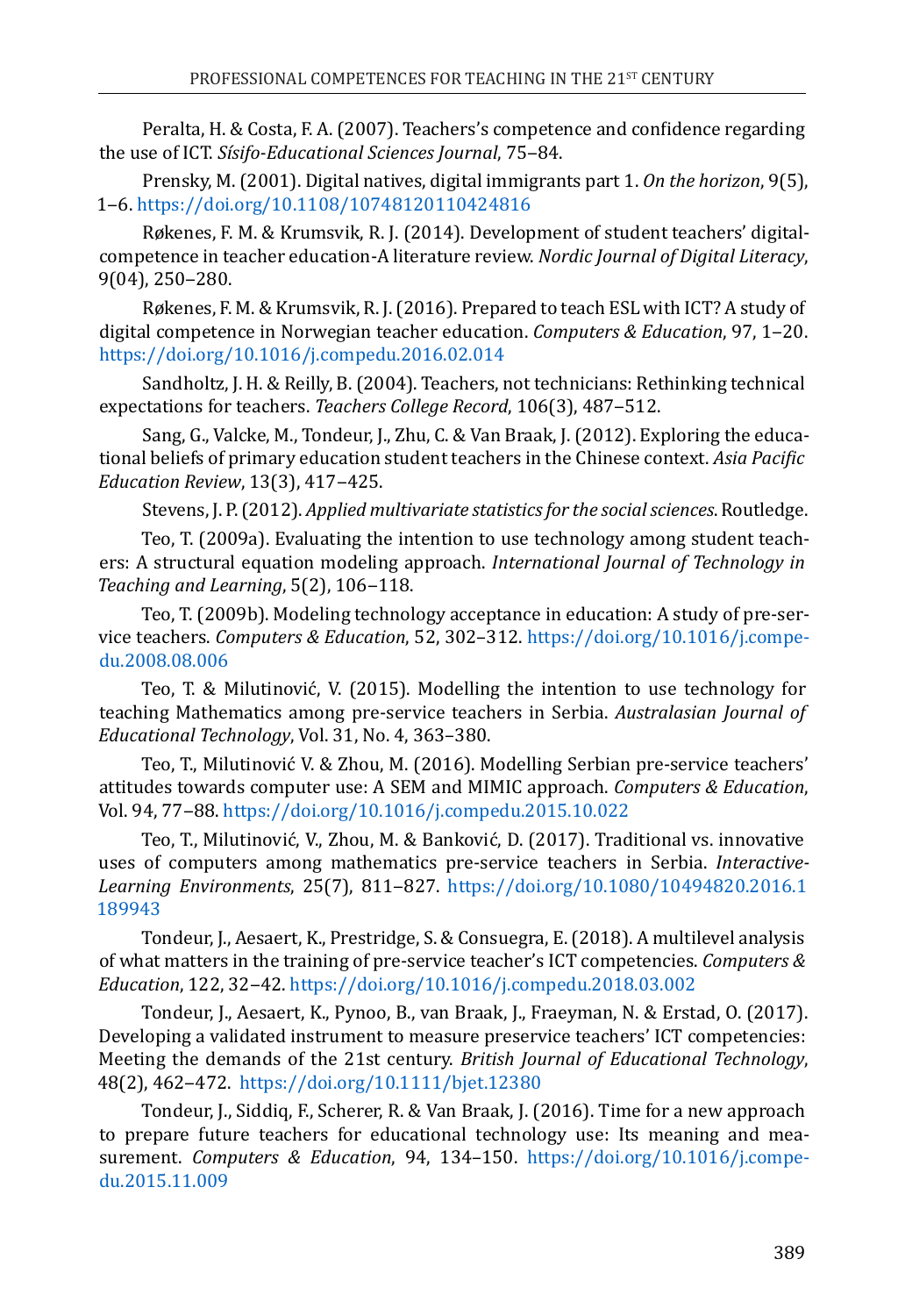Tondeur, J., van Braak, J. & Valcke, M. (2007). Towards a typology of computer use in primary education. *Journal of Computer Assisted Learning*, 23, 197–206. [https://doi.](https://doi.org/10.1111/j.1365-2729.2006.00205.x) [org/10.1111/j.1365-2729.2006.00205.x](https://doi.org/10.1111/j.1365-2729.2006.00205.x)

UNESCO (2011). *UNESCO ICT competency framework for teachers*. Paris: UNESCO. Retrieved from http://iite.unesco.org/pics/publications/en/files/ 3214694.pdf.

Venkatesh, V., Morris, M. G., Davis, G. B. & Davis, F. D. (2003). User acceptance ofinformation technology: Toward a unified view. *MIS quarterly*, 425-478. [https://doi.](https://doi.org/10.2307/30036540) [org/10.2307/30036540](https://doi.org/10.2307/30036540)

Wastiau, P., Blamire, R., Kearney, C., Quittre, V., Van de Gaer, E. & Monseur, C. (2013). The use of ICT in education: a survey of schools in Europe*. European Journal of Education*, 48, 11‒27. <https://doi.org/10.1111/ejed.12020>

Wong, G. K. W. (2015). Understanding technology acceptance in pre-service teachers of primary mathematics in Hong Kong. *Australasian Journal of Educational Technology*, 31*(*6), 713–735. <https://doi.org/10.14742/ajet.1890>

Woodcock, S. (2011). A cross sectional study of pre-service teacher efficacy throughout the training years. *Australian Journal of Teacher Education*, 36(10), 23‒34. <https://doi.org/10.14221/ajte.2011v36n10.1>

Wozney, L., Venkatesh, V. & Abrami, P.C. (2006). Implementing computer technologies: Teachers' perceptions and practices. *Journal of Technology and teacher education*, Vol. 14, No.1, 173-207